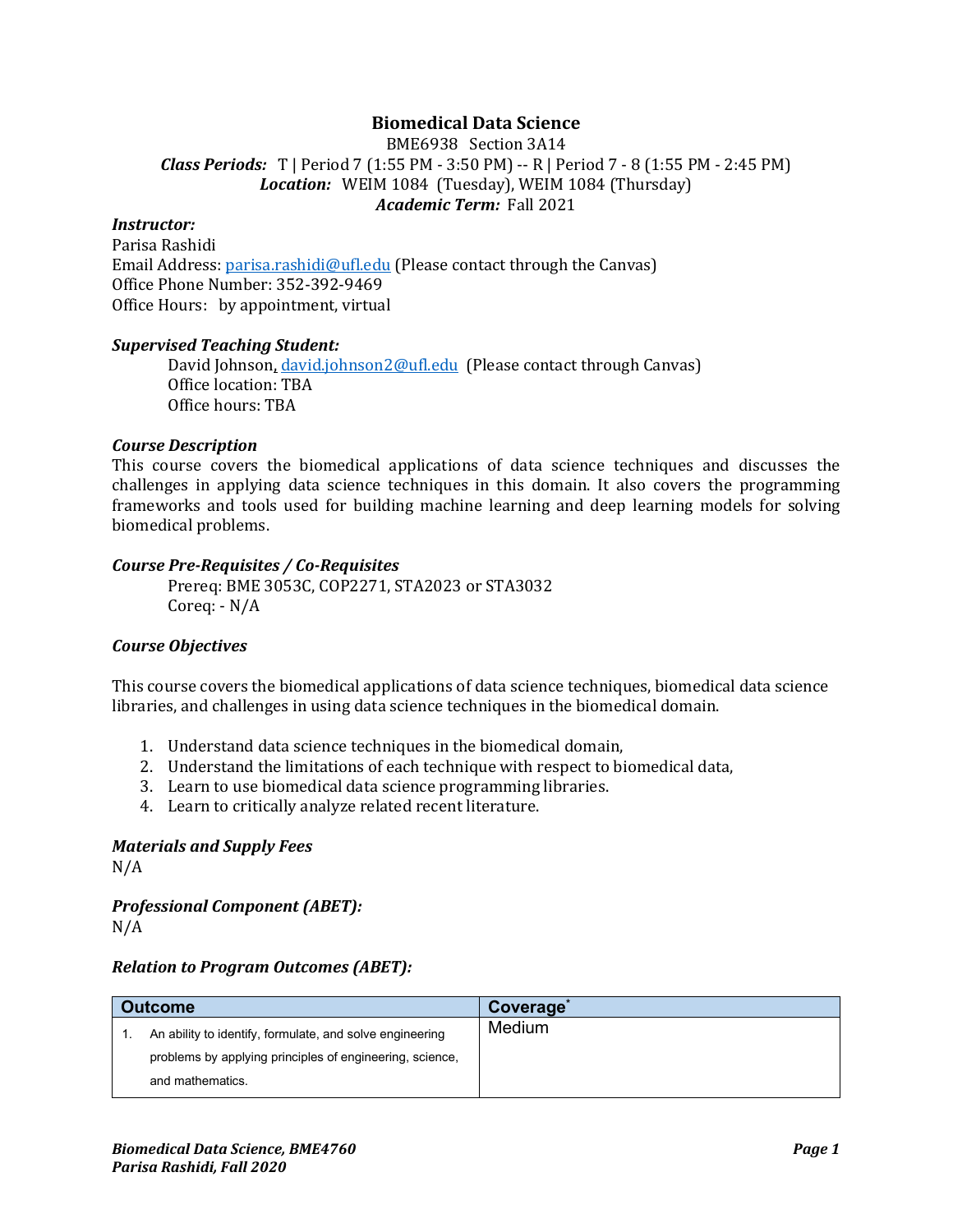| 2. | An ability to apply both analysis and synthesis in the<br>engineering design process, resulting in designs that meet<br>desired needs.                                                                                                                  | High   |
|----|---------------------------------------------------------------------------------------------------------------------------------------------------------------------------------------------------------------------------------------------------------|--------|
| 3. | An ability to develop and conduct appropriate<br>experimentation, analyze and interpret data, and use<br>engineering judgment to draw conclusions.                                                                                                      | High   |
| 4. | An ability to communicate effectively with a range of<br>audiences                                                                                                                                                                                      | Medium |
| 5. | An ability to recognize ethical and professional<br>responsibilities in engineering situations and make<br>informed judgments, which must consider the impact of<br>engineering solutions in global, economic, environmental,<br>and societal contexts. | Medium |
| 6. | An ability to recognize the ongoing need for additional<br>knowledge and locate, evaluate, integrate, and apply this<br>knowledge appropriately.                                                                                                        |        |
| 7. | An ability to function effectively on teams that establish<br>goals, plan tasks, meet deadlines, and analyze risk and<br>uncertainty                                                                                                                    |        |

# *Required Textbooks and Software*

- Course slides are developed and provided by the instructor. The students are responsible for taking additional notes.
- If you face any difficulties in using UF-provided tools such as Zoom or Canvas, visit the UF helpdesk website or call 352-392-4357.

# *Recommended Materials*

- Course Number: BME 4760 Biomedical Data Sci
- Title: Deep Learning for the Life Sciences
- Author(s): Vijay Pande, Patrick Walters, Peter Eastman, Bharath Ramsundar
- Copyright Date: April 2019
- Publisher: O'Reilly Media, Inc.
- Edition (if applicable): first
- ISBN: 9781492039822
- Optional

#### *Course Schedule*

*Note.* The course schedule might be subject to change.

| <b>Week Subject</b>      | <b>Biomedical Application</b>  | Assignment |
|--------------------------|--------------------------------|------------|
| <b>Introduction</b>      |                                |            |
| Basic Python Programming | Electronic Health Record (EHR) | / Q1       |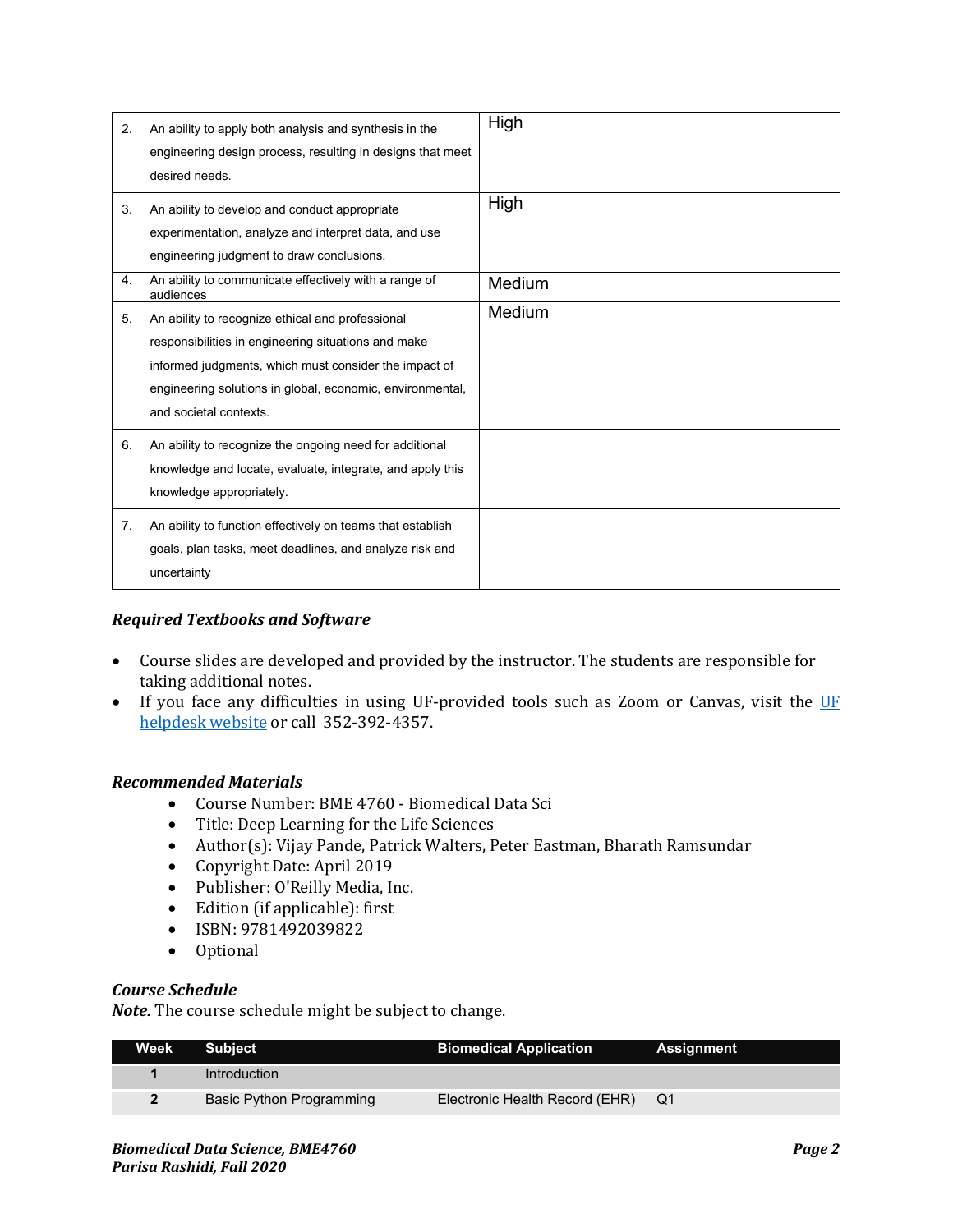| $\mathbf{3}$   | <b>Advanced Python Programming</b>      | <b>Clinical Data Processing</b>                                           | Project Proposal               |
|----------------|-----------------------------------------|---------------------------------------------------------------------------|--------------------------------|
| 4              | Conventional Machine Learning I         | <b>Biophysical Modeling</b>                                               | Q <sub>2</sub>                 |
| 5              | Conventional Machine Learning II        | <b>Clinical Prediction</b>                                                | HW <sub>1</sub>                |
| 6              | <b>Neural Networks I</b>                |                                                                           |                                |
| $\overline{7}$ | Neural Networks II                      |                                                                           | HW2                            |
| 8              | <b>Convolutional Neural Networks I</b>  | <b>Biomedical Imaging</b>                                                 | Q <sub>3</sub>                 |
| 9              | <b>Convolutional Neural Networks II</b> | <b>Biomedical Imaging</b>                                                 | HW <sub>3</sub>                |
| 10             | <b>Recurrent Neural Networks I</b>      | <b>Physiological Signals</b>                                              | Q <sub>4</sub>                 |
| 11             | <b>Recurrent Neural Networks II</b>     | <b>Clinical Notes</b>                                                     | HW4                            |
| 12             | <b>Generative Models</b>                | <b>Generating Drug Molecules</b>                                          |                                |
| 13             | <b>Advanced Methods</b>                 | <b>Omics</b>                                                              | Q <sub>5</sub>                 |
| 14             | <b>Fthical AI</b>                       | Adversarial Medical Attacks,<br>Guidelines, Fair decision<br>making, Bias |                                |
| 15             | <b>Final Project Demo/Presentation</b>  |                                                                           | <b>Final Demo/Presentation</b> |

# *Attendance Policy, Class Expectations, and Make-Up Policy*

Attendance is required for live online sessions. Homework can only be made up for extraordinary circumstances with prior approval of the instructor. Excused absences are consistent with university policies in the undergraduate catalog [\(https://catalog.ufl.edu/ugrad/current/regulations/info/attendance.aspx\)](https://catalog.ufl.edu/ugrad/current/regulations/info/attendance.aspx) and require appropriate documentation.

# *Evaluation of Grades*

There will be four homework assignments which will cover machine learning programming in Python, corresponding to the topics covered in class (see course schedule). The final project will be an open-ended group project. In biomedical research, processing and analyzing clinical data, biomedical signals, and biomedical imaging data is an essential task in many applications. You can choose a project topic of your interest, spanning from EEG signal denoising, CT/MRI image restoration/registration, cell detection in microscopy images, outcome prediction using Electronic Health Records (EHR) data, frequency analysis of 1D/2D signals, etc. [A list of potential project ideas will be provided for your reference.] The students will be required to turn in their code, as well as a final report summary, and to present their project results at the end of the semester. Research articles will be assigned by the instructor and the student will need to either present their critique or present the paper. This syllabus is for a course with co-listed undergraduate and graduate sections. While both sections meet at the same time and are exposed to similar content, the expectations of students enrolled in each section (and their corresponding evaluation) differs to reflect the level of the course at which the student is enrolled, including different number of required paper presentation/discussion.

| <b>Assignment</b>      | <b>Points</b> | <b>Percentage of Final Grade</b> |
|------------------------|---------------|----------------------------------|
| Homework (4)           | 20 Each       | 20%                              |
| <b>Final Project</b>   | 100           | 30%                              |
| Exam $(1)$             | 100           | 35%                              |
| Paper Presentation (1) | 100           | 15%                              |
| & Discussion (1)       |               |                                  |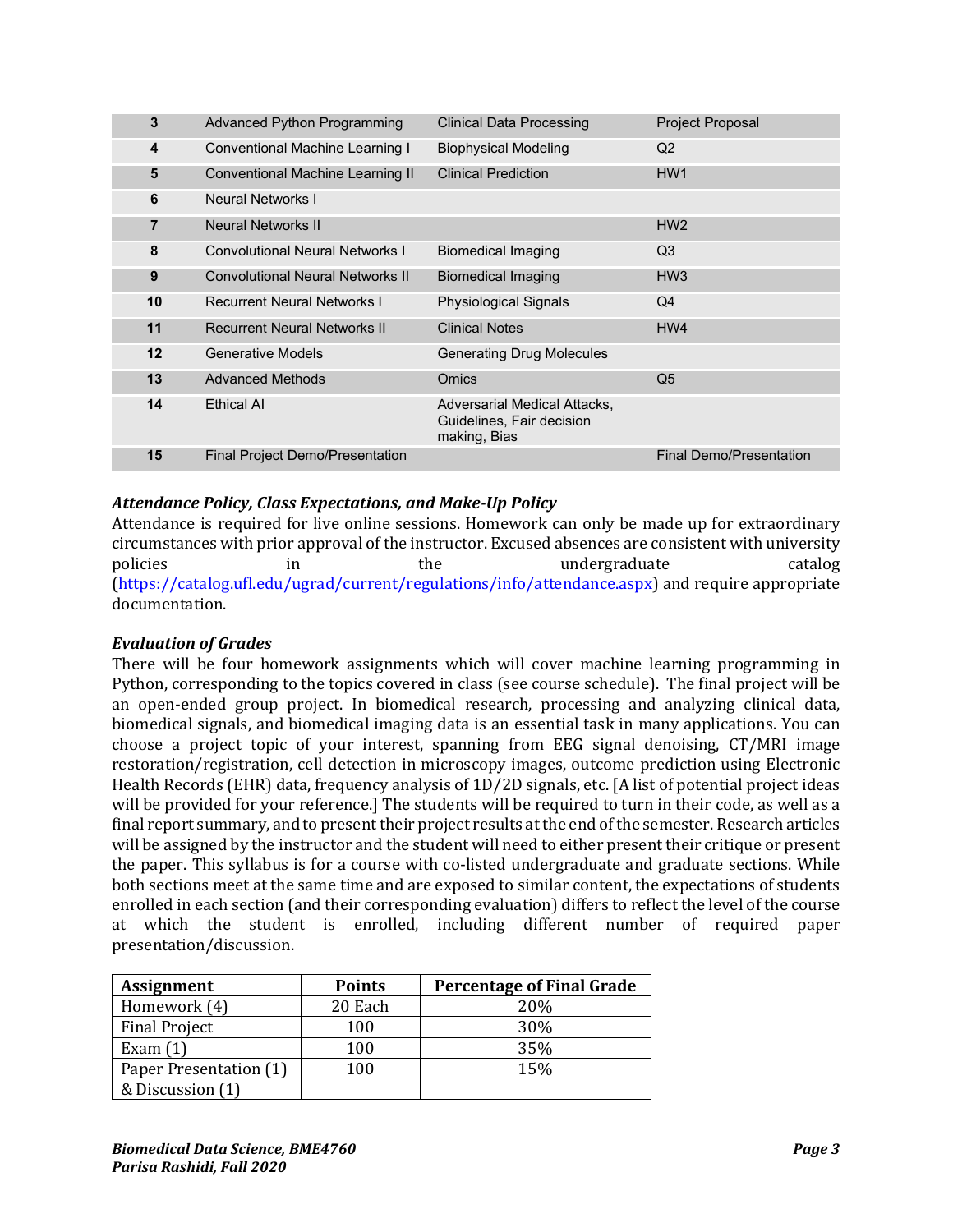| <b>Percent</b> | Grade     | Grade         |
|----------------|-----------|---------------|
|                |           | <b>Points</b> |
| $94 - 100$     | A         | 4.00          |
| $90 - 93$      | A-        | 3.67          |
| $87 - 89$      | B+        | 3.33          |
| $83 - 86$      | B         | 3.00          |
| $80 - 82$      | $B-$      | 2.67          |
| $77 - 79$      | $C_{\pm}$ | 2.33          |
| $73 - 76$      | C         | 2.00          |
| $70 - 72$      | $C-$      | 1.67          |
| $67 - 69$      | D+        | 1.33          |
| $63 - 66$      | D         | 1.00          |
| $60 - 62$      | D-        | 0.67          |
| $0 - 60$       | E.        | 0.00          |

# *Grading Policy*

More information on UF grading policy may be found at: <https://catalog.ufl.edu/ugrad/current/regulations/info/grades.aspx>

# *Students Requiring Accommodations*

Students with disabilities requesting accommodations should first register with the Disability Resource Center (352-392-8565, https://www.dso.ufl.edu/drc) by providing appropriate documentation. Once registered, students will receive an accommodation letter which must be presented to the instructor when requesting accommodation. Students with disabilities should follow this procedure as early as possible in the semester.

#### *Course Evaluation*

Students are expected to provide professional and respectful feedback on the quality of instruction in this course by completing course evaluations online via GatorEvals. Guidance on how to give feedback in a professional and respectful manner is available at feedback in a professional and respectful manner is available at [https://gatorevals.aa.ufl.edu/students/.](https://gatorevals.aa.ufl.edu/students/) Students will be notified when the evaluation period opens, and can complete evaluations through the email they receive from GatorEvals, in their Canvas course menu under GatorEvals, or via [https://ufl.bluera.com/ufl/.](https://ufl.bluera.com/ufl/) Summaries of course evaluation results are available to students a[t https://gatorevals.aa.ufl.edu/public-results/.](https://gatorevals.aa.ufl.edu/public-results/)

# **In-Class Recording**

Students are allowed to record video or audio of class lectures. However, the purposes for which these recordings may be used are strictly controlled. The only allowable purposes are (1) for personal educational use, (2) in connection with a complaint to the university, or (3) as evidence in, or in preparation for, a criminal or civil proceeding. All other purposes are prohibited. Specifically, students may not publish recorded lectures without the written consent of the instructor.

A "class lecture" is an educational presentation intended to inform or teach enrolled students about a particular subject, including any instructor-led discussions that form part of the presentation, and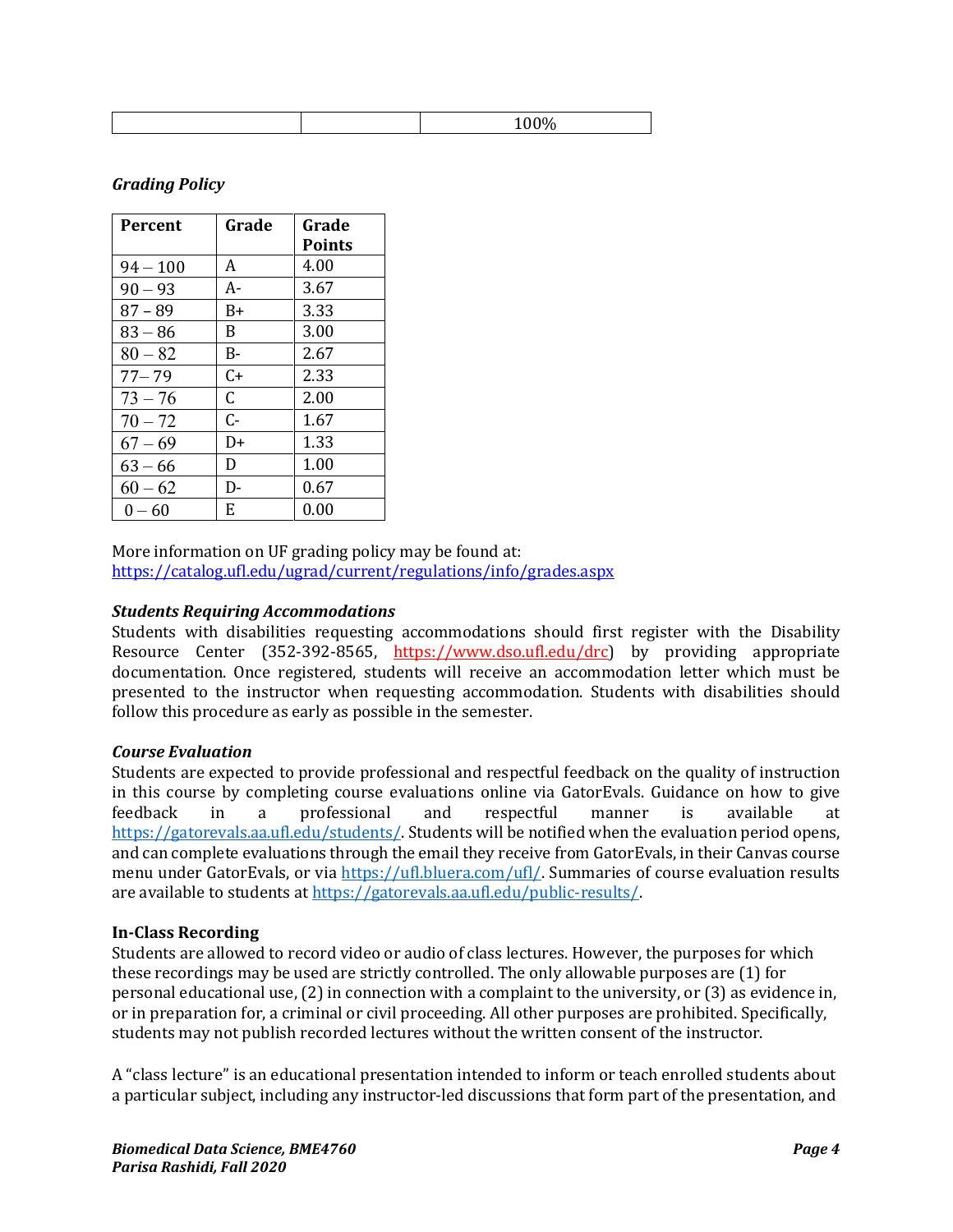delivered by any instructor hired or appointed by the University, or by a guest instructor, as part of a University of Florida course. A class lecture does not include lab sessions, student presentations, clinical presentations such as patient history, academic exercises involving solely student participation, assessments (quizzes, tests, exams), field trips, private conversations between students in the class or between a student and the faculty or lecturer during a class session.

Publication without permission of the instructor is prohibited. To "publish" means to share, transmit, circulate, distribute, or provide access to a recording, regardless of format or medium, to another person (or persons), including but not limited to another student within the same class section. Additionally, a recording, or transcript of a recording, is considered published if it is posted on or uploaded to, in whole or in part, any media platform, including but not limited to social media, book, magazine, newspaper, leaflet, or third party note/tutoring services. A student who publishes a recording without written consent may be subject to a civil cause of action instituted by a person injured by the publication and/or discipline under UF Regulation 4.040 Student Honor Code and Student Conduct Code.

# *University Honesty Policy*

UF students are bound by The Honor Pledge which states, "We, the members of the University of Florida community, pledge to hold ourselves and our peers to the highest standards of honor and integrity by abiding by the Honor Code. On all work submitted for credit by students at the University of Florida, the following pledge is either required or implied: "On my honor, I have neither given nor received unauthorized aid in doing this assignment." The Honor Code received unauthorized aid in doing this assignment." The Honor Code (https://www.dso.ufl.edu/sccr/process/student-conduct-honor-code/) specifies a number of behaviors that are in violation of this code and the possible sanctions. Furthermore, you are obligated to report any condition that facilitates academic misconduct to appropriate personnel. If you have any questions or concerns, please consult with the instructor or TAs in this class.

# *Commitment to a Safe and Inclusive Learning Environment*

The Herbert Wertheim College of Engineering values broad diversity within our community and is committed to individual and group empowerment, inclusion, and the elimination of discrimination. It is expected that every person in this class will treat one another with dignity and respect regardless of gender, sexuality, disability, age, socioeconomic status, ethnicity, race, and culture.

If you feel like your performance in class is being impacted by discrimination or harassment of any kind, please contact your instructor or any of the following:

- Your academic advisor or Graduate Program Coordinator
- Robin Bielling, Director of Human Resources, 352-392-0903, [rbielling@eng.ufl.edu](mailto:rbielling@eng.ufl.edu)
- Curtis Taylor, Associate Dean of Student Affairs, 352-392-2177[, taylor@eng.ufl.edu](mailto:taylor@eng.ufl.edu)
- Toshikazu Nishida, Associate Dean of Academic Affairs, 352-392-0943[, nishida@eng.ufl.edu](mailto:nishida@eng.ufl.edu)

#### *Software Use*

All faculty, staff, and students of the University are required and expected to obey the laws and legal agreements governing software use. Failure to do so can lead to monetary damages and/or criminal penalties for the individual violator. Because such violations are also against University policies and rules, disciplinary action will be taken as appropriate. We, the members of the University of Florida community, pledge to uphold ourselves and our peers to the highest standards of honesty and integrity.

#### *Student Privacy*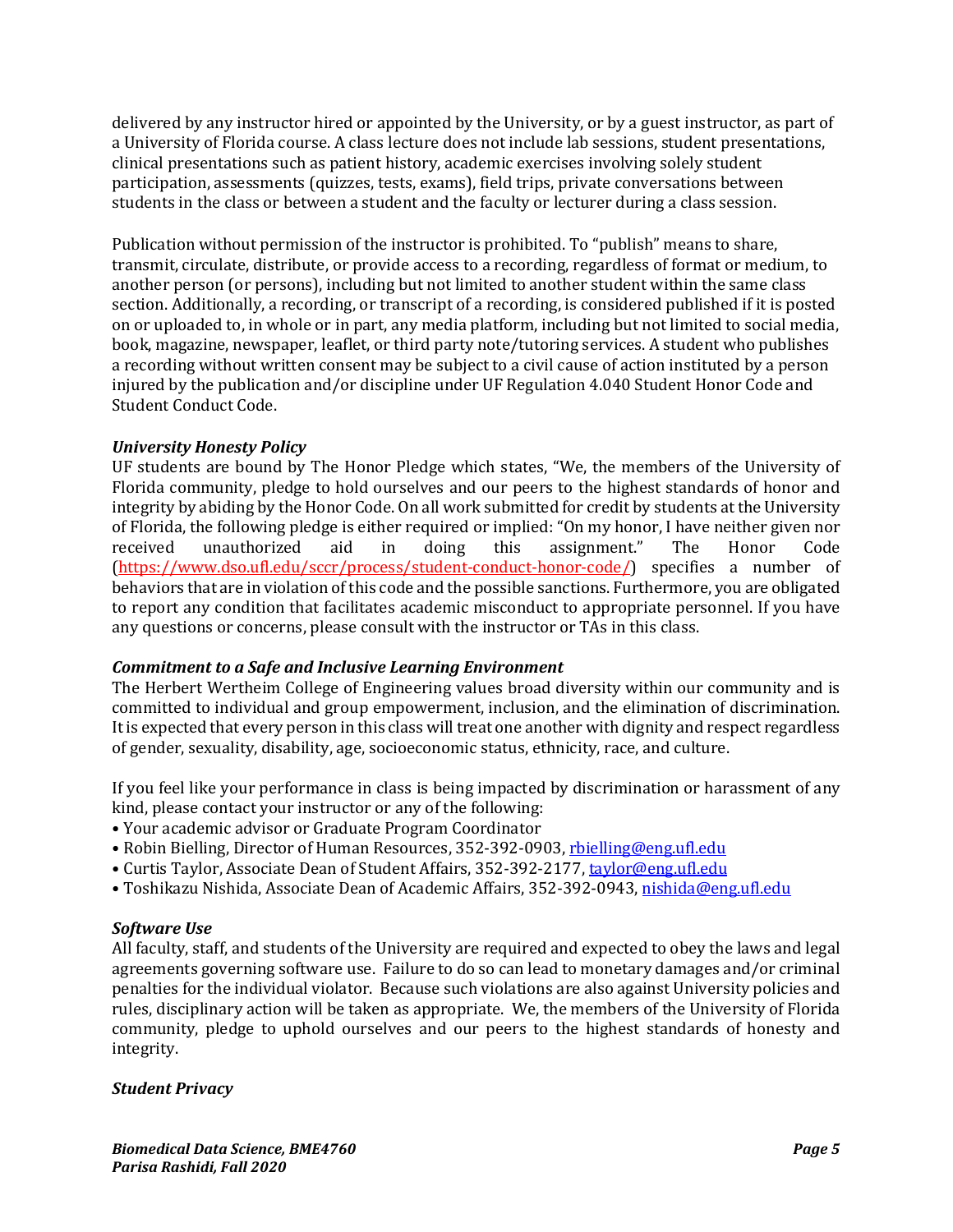There are federal laws protecting your privacy with regards to grades earned in courses and on individual assignments. For more information, please see: <https://registrar.ufl.edu/ferpa.html>

#### *Online Privacy*

Our class sessions may be audio visually recorded for students in the class to refer back and for enrolled students who are unable to attend live. Students who participate with their camera engaged or utilize a profile image are agreeing to have their video or image recorded. If you are unwilling to consent to have your profile or video image recorded, be sure to keep your camera off and do not use a profile image. Likewise, students who un-mute during class and participate orally are agreeing to have their voices recorded. If you are not willing to consent to have your voice recorded during class, you will need to keep your mute button activated and communicate exclusively using the "chat" feature, which allows students to type questions and comments live. The chat will not be recorded or shared. As in all courses, unauthorized recording and unauthorized sharing of recorded materials is prohibited.

#### *Campus Resources:*

#### *Health and Wellness*

**You are expected to wear approved face coverings at all times during class and within buildings even if you are vaccinated. Please continue to follow healthy habits, including best practices like frequent hand washing. Following these practices is our responsibility as Gators.**

**If you are sick, stay home and self-quarantine. Please visit the UF Health Screen, Test & Protect website about next steps, retake the questionnaire and schedule your test for no sooner than 24 hours after your symptoms began. Please call your primary care provider if you are ill and need immediate care or the UF Student Health Care Center at 352-392- 1161 (or email covid@shcc.ufl.edu) to be evaluated for testing and to receive further instructions about returning to campus. UF Health Screen, Test & Protect offers guidance when you are sick, have been exposed to someone who has tested positive or have tested positive yourself. Visit theUF Health Screen, Test & Protect websitefor more information.**

# **U Matter, We Care:**

Your well-being is important to the University of Florida. The U Matter, We Care initiative is committed to creating a culture of care on our campus by encouraging members of our community to look out for one another and to reach out for help if a member of our community is in need. If you or a friend is in distress, please contact *umatter@ufl.edu* so that the U Matter, We Care Team can reach out to the student in distress. A nighttime and weekend crisis counselor is available by phone at 352-392-1575. The U Matter, We Care Team can help connect students to the many other helping resources available including, but not limited to, Victim Advocates, Housing staff, and the Counseling and Wellness Center. Please remember that asking for help is a sign of strength. In case of emergency, call 9-1-1.

**Counseling and Wellness Center:** [http://www.counseling.ufl.edu/cwc,](http://www.counseling.ufl.edu/cwc) and 392-1575; and the University Police Department: 392-1111 or 9-1-1 for emergencies.

# **Sexual Discrimination, Harassment, Assault, or Violence**

If you or a friend has been subjected to sexual discrimination, sexual harassment, sexual assault, or violence contact the **[Office of Title IX Compliance](https://titleix.ufl.edu/)**, located at Yon Hall Room 427, 1908 Stadium Road, (352) 273-1094, [title-ix@ufl.edu](mailto:title-ix@ufl.edu)